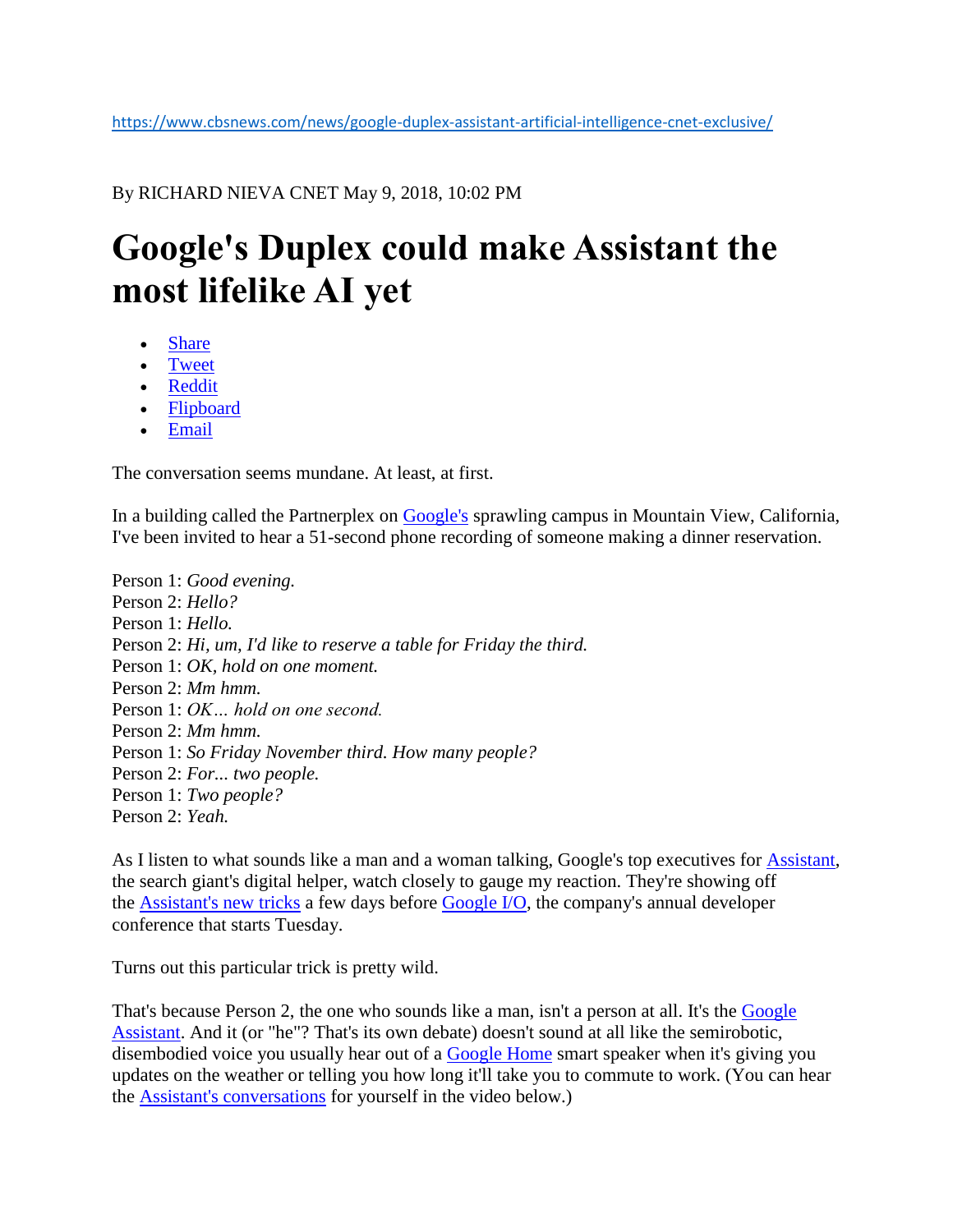This could be the next evolution of the Assistant, Google's rival to [Amazon's Alexa,](https://www.cnet.com/news/amazon-echo-alexa-devices-everything-you-need-to-know/) Apple's Siri and [Microsoft's](https://www.cnet.com/tags/microsoft/) Cortana. It sounds remarkably -- maybe even eerily -- human, pausing before responding to questions and using verbal ticks, like "um" and "uh." It says "mm hmm" as if it's nodding in agreement. It elongates certain words as though it's buying time to think of an answer, even though its responses are instantaneously programmed by algorithms.

With this new speaking ability, Google Assistant gets that much closer to hitting a milestone in the evolution of computing: passing the Turing test. Proposed by English computer scientist Alan Turing in 1950, it's a way of potentially evaluating a machine's ability to demonstrate intelligent behavior. To pass the Turing test, a computer's natural language responses would have to sound just like a human's.

Built with [technology Google calls "Duplex"](https://ai.googleblog.com/2018/05/duplex-ai-system-for-natural-conversation.html) -- and developed by engineers and product designers in Tel Aviv, New York and Mountain View -- the AI sounds as though the future of voice assistants has arrived.

Well, almost arrived.

The demo is part of what Google calls an "experiment" it plans to launch this summer. With Duplex, a "small" number of people will be able to book restaurant reservations and hair appointments and to check holiday hours, stuff you'd normally do over the phone. All of that back and forth happens on the back end -- between Google Assistant and, say, the restaurant. You won't even hear the voice chat taking place. It'll come from an unspecified phone number, not your own.

Google is coy about the size of the rollout, but says it'll be limited -- all the company will say is it won't be available to everyone using Assistant today. Nick Fox, vice president of product and design for Google Assistant and Search, and Yossi Matias, Google's vice president of engineering, say the search giant wants to "proceed with caution" because it's such a new technology.

Google also won't say if its goal is to bring this natural-sounding Assistant to more products - like hearing it come out of your [Google Home.](https://www.cnet.com/news/google-home-continued-conversation-setting-keeps-the-mic-hot/)

Here's how the reservation feature works: Say you want to book a haircut appointment. Just ask the Assistant from your Google Home, or text it from your [Android phone](https://www.cnet.com/products/android-p/preview/) or iPhone app, telling it where and when. If you want something at noon on Sunday, the Assistant will ask you for backup options just in case that time slot isn't available -- it knows that getting a range between, say, noon and 2 p.m. may be the smarter way to go.

If the business uses an automated online booking service like OpenTable, the Assistant will default to using that system for the appointment. But if the business doesn't take automated reservations that way -- and many small businesses don't -- Google's helper will make the call for you. The Assistant will text you back confirming your appointment and add it to your calendar.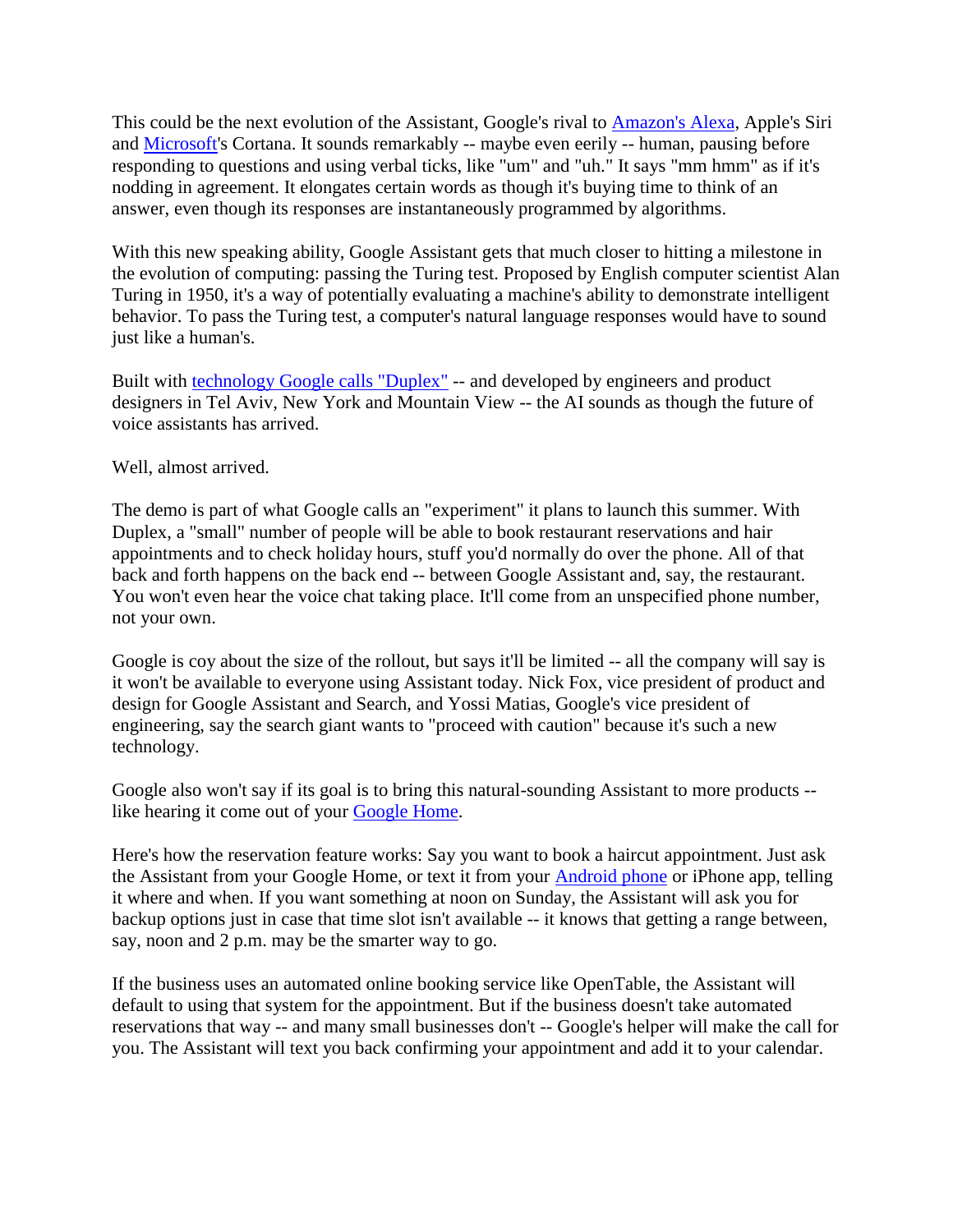In a different recorded conversation, I hear two female voices setting up a hair appointment. One is the Duplex technology. "She" sounds naturally human. She even does that thing with her voice that annoys some people, where her inflection goes up at the end of a sentence, even when not answering a question.

"We think of it as, 'What's a perfect assistant?'" says Fox, a 15-year Google veteran. "When I want an assistant with me, it's there. It's always ready to help. I don't worry about 'Can my assistant do it or not'? My assistant can do anything I want it to do."

Fox, who's spent most of his time at Google working on search ads, is now in charge of product for one of Google's landmark projects. It's been almost exactly two years since Google announced the Assistant at I/O 2016. At the time, CEO [Sundar Pichai sat down with CNET](https://www.cnet.com/special-reports/googles-ceo-sums-up-his-ai-vision/) and explained his vision: The Assistant is the essence of Google, set free from the search box on the company's iconic, sparse homepage.

The goal for Pichai and his team is to have Google's artificial intelligence work alongside you as you go about your day: With the Assistant today, you can get morning news headlines from your Google Home, point your phone's camera at a flower to discover what species it is or turn up your thermostat so the house is a comfortable temperature when you get home.

But if Google's experiment becomes reality, the Assistant will truly be your digital assistant. "Think of it as building your own individual Google," Pichai told us two years ago.

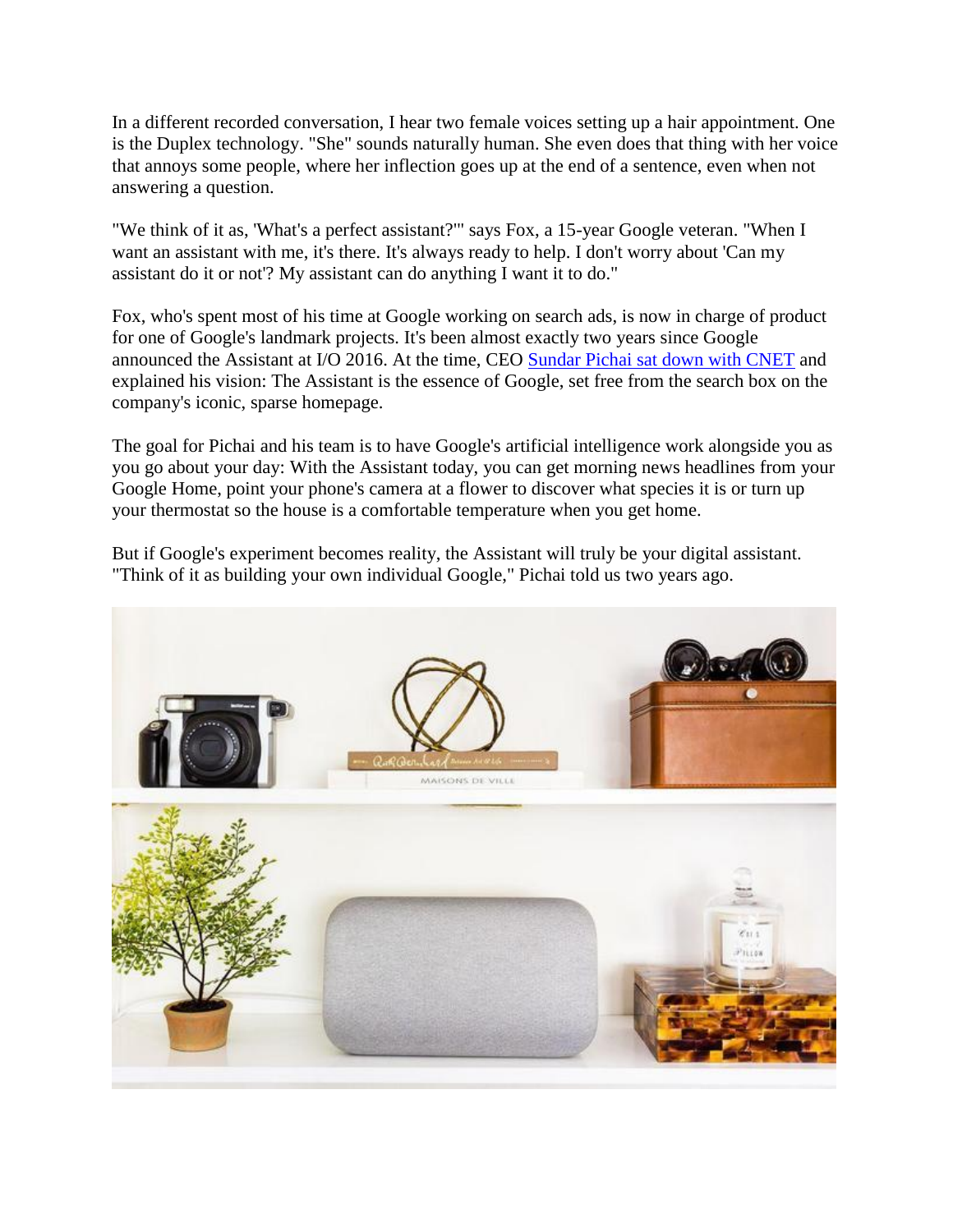Google has been expanding its line of Home products. The \$400 Home Max, powered by the Assistant, has higher-end audio than the regular Home.

Josh Miller/CNET

But as impressive as the Duplex phone recording is, we have to take the company's word for it. Google declined to do a live demo of the call during my briefing.

In the meantime, Google is trying to win more users with an [updated Assistant that speaks in six](https://www.cnet.com/news/google-assistant-gets-six-new-voices-including-john-legend/)  [new voices](https://www.cnet.com/news/google-assistant-gets-six-new-voices-including-john-legend/) beyond the one female and one male it already has. The company is also making it easier for you to ask follow-up questions, and do things like send someone your ETA when you're driving and using Google Maps.

## **That personal touch**

If the goal is for the Assistant to be Google personified, it still has a lot of evolving to do.

So far, Google's helper -- and honestly, Alexa, Siri and Cortana, too -- haven't lived up to their promise.

"We're still developing this technology, and we're actually working hard to get this right," Pichai said in Tuesday's keynote presentation at Google I/O. "We have many of these examples when the calls don't quite go as expected. But the Assistant knows the context and nuance. It knew to ask for wait times in this case, and it handled the interaction gracefully."

If Google ever decides to expand the Duplex technology to [Google Home and other consumer](https://www.cnet.com/news/lg-tvs-get-google-assistant-voice-controls/)[facing products,](https://www.cnet.com/news/lg-tvs-get-google-assistant-voice-controls/) that could change. Based on the short conversations I heard, it could feel like you're talking to an administrative assistant at the office or maybe even Samantha, the OS from the [Spike Jonze movie Her.](http://www.metacritic.com/movie/her)

Of course, Google wasn't the first to the assistant market. Amazon, in a coup, surprised the world in 2014 when it released its Echo smart speaker, given voice by its Alexa software. For right now, smart speakers remain the best-known way to interact with a digital helper, and Amazon owns 69 percent of the market in the US. Google Home, released in 2016, has 31 percent, [according to CIRP, a research firm.](https://www.cirpllc.com/blog/2018/2/12/google-home-starts-to-catch-up)

Both Google and Amazon have been beefing up their product lines. Last year, Google introduced the [\\$40 Home Mini](https://www.cnet.com/products/google-home-mini/review/) and [\\$400 Home Max,](https://www.cnet.com/products/google-home-max/review/) with high-end audio. Amazon has [10 Echo products,](https://www.cnet.com/news/amazon-echo-alexa-devices-everything-you-need-to-know/) ranging in price from \$40 to \$230. Apple joined the battle in February with the [\\$350 HomePod.](https://www.cnet.com/products/apple-homepod/review/)

But there's potentially bigger money to made when digital assistants connect with the internet of things -- [controlling everything from your car's dashboard to your washing machine to your light](https://www.cnet.com/news/google-assistant-gets-native-controls-for-ovens-coffee-makers-and-more/)  [switches.](https://www.cnet.com/news/google-assistant-gets-native-controls-for-ovens-coffee-makers-and-more/) People will spend \$1 trillion on the internet of things by 2020, [according to Gartner.](http://www.zdnet.com/article/what-is-the-internet-of-things-everything-you-need-to-know-about-the-iot-right-now/)

That's why Google has been working hard to catch up. Today, the company announced that 500 million devices have shipped globally with the Assistant on them, including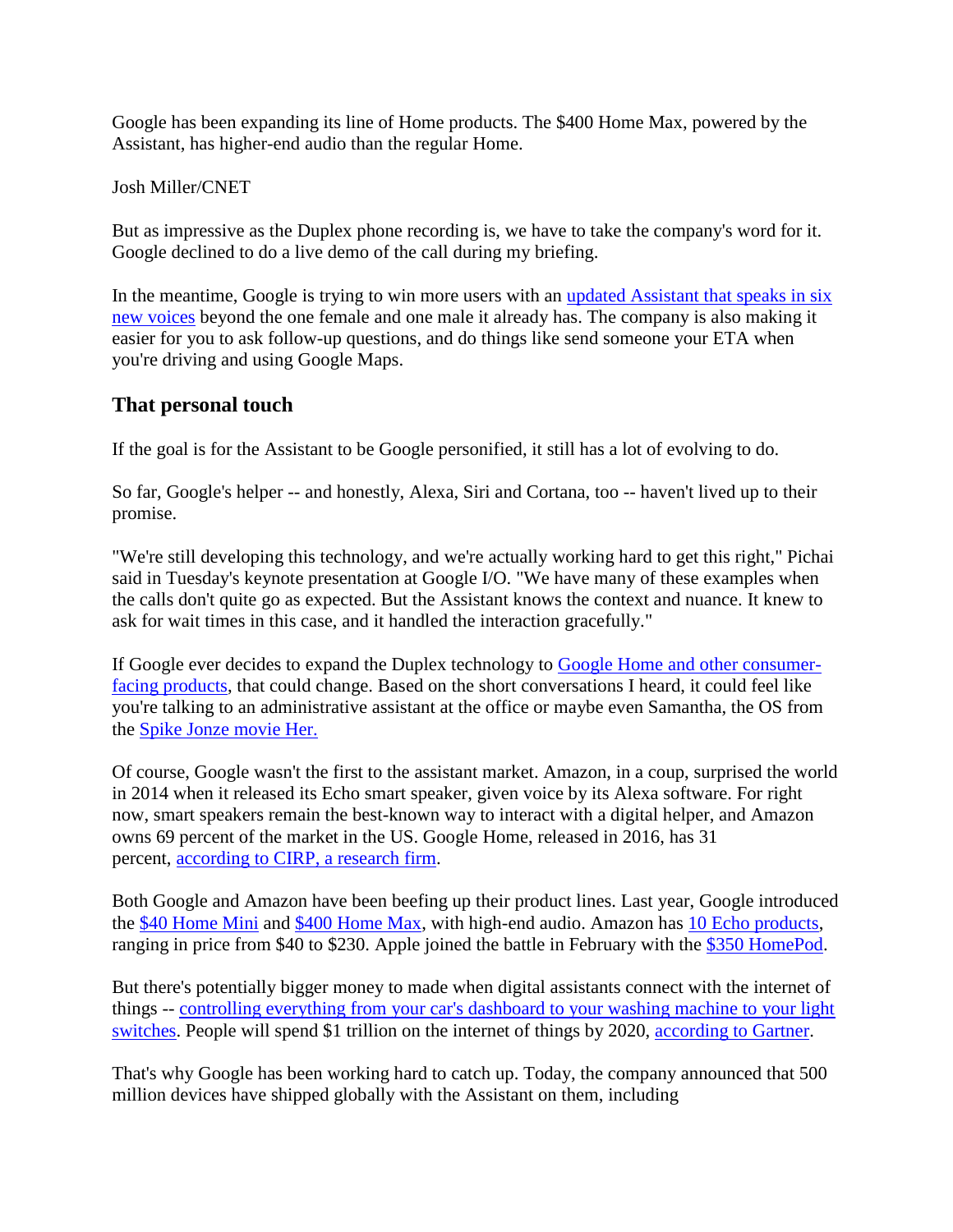speakers, [phones](https://www.cnet.com/topics/phones/) and [TVs.](https://www.cnet.com/topics/tvs/) Google also said the Assistant can speak in 30 languages and will be in 80 countries by the end of the year, including seven new ones: Denmark, Korea, Mexico, the Netherlands, Norway, Spain and Sweden. Amazon's Echo is also available in [more than 80](https://www.zdnet.com/article/amazon-expands-echo-to-more-countries/)  [countries.](https://www.zdnet.com/article/amazon-expands-echo-to-more-countries/)

And last week, Google said the Assistant now partners with [5,000 household connected devices,](https://www.cnet.com/news/google-assistant-hits-5000-smart-home-partners-adds-dish-logitech/) up from 1,500 in January. That's an improvement, but still less than half of the 12,000 Alexaenabled devices.

Google's Fox tries to downplay to the rivalry with Amazon.

"We think of it less in a competitive way," Fox says. "The bigger opportunity is for people who aren't using anything yet."

Still, both tech giants haven't been afraid to [play hardball and undercut each other](https://www.cnet.com/news/youtube-to-cut-access-to-amazon-fire-tv-on-january-1-echo-show/) for [smart](https://www.cnet.com/smart-home/)  [home](https://www.cnet.com/smart-home/) sales. Google in January cut off [Amazon Echo](https://www.cnet.com/products/amazon-echo-2017/review/) and [Fire TV access to YouTube,](https://www.cnet.com/news/youtube-on-fire-tv-things-just-got-trickier/) which it owns. Amazon won't [sell some gadgets made by Google and Nest,](https://www.cnet.com/news/what-google-nest-reunion-means-for-amazon/) the smart home maker [Google](https://www.cnet.com/news/google-to-buy-nest-for-3-2b-in-quest-for-the-conscious-home/)  [bought in 2014.](https://www.cnet.com/news/google-to-buy-nest-for-3-2b-in-quest-for-the-conscious-home/)

## **"We don't know all the answers"**

Google has been working on its new natural-sounding voice technology "for years," says Matias, who leads the R&D center in Tel Aviv. The company says Duplex isn't broad AI technology for your phone. Instead, it's geared to specific tasks (like booking reservations, for starters). Matias readily admits that the tech isn't perfect and that Google is moving carefully because there are lots of thorny issues that come with a more human-sounding AI.

Like, what happens if the software starts talking nonsense? Matias tells me the tech won't go rogue and leave a trail of confused small-business owners talking to robots. When the feature actually rolls out, he says, the software will likely tell the person on the other end of the line that he or she is talking to a digital assistant -- even though the Assistant didn't do that during the recordings I heard.

"We need to be thoughtful about how we have this interaction while we're experimenting with it," Matias says. "We believe it's right to do this with transparency."

If a conversation does go awry, the software will fall back on what he calls "real-time supervised training." In that scenario, the software would turn over the conversation to a human to finish the call. Because calls aren't normally monitored by people, they'd have to begin from scratch. Google wouldn't say whether that person would have a log of what's already been discussed on the call.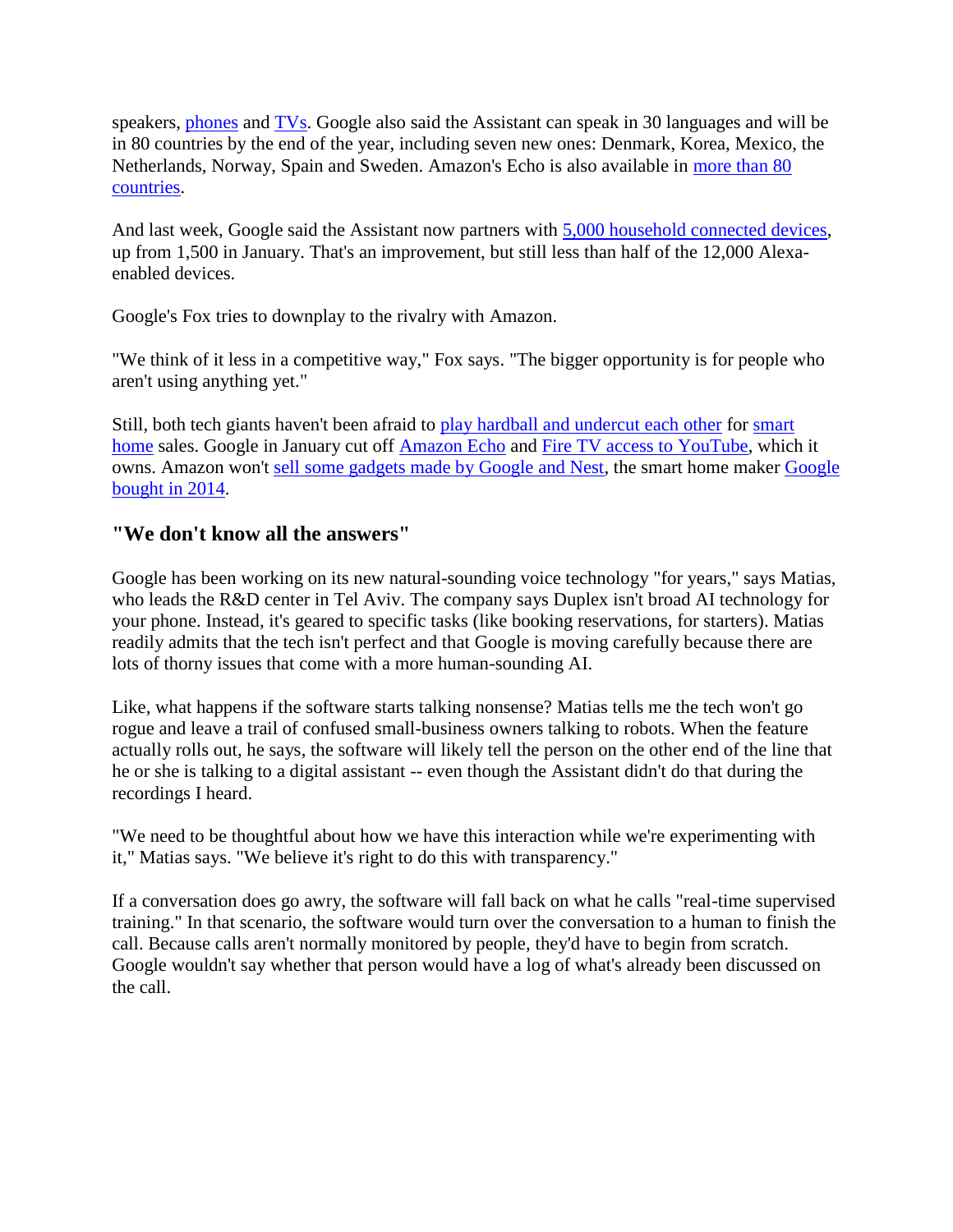

Nick Fox, VP of product and design for Google Assistant and Search: "We don't want to force people into, 'This is what an assistant should sound like.'"

James Martin/CNET

The Duplex technology is the stuff of sci-fi. And that raises questions, both practical and philosophical: How should a person treat a lifelike AI? What's the proper human-robot etiquette or does that need to be developed? What's the best way for an AI to reveal it's a robot when talking to a human -- without disrupting the flow of a conversation?

Asked about these issues, Fox acknowledged that the folks at Google are learning about these things as they go.

"We need to set the right expectations with everyone," he says. "These are implementation questions of the technology that I'd say, humbly, we don't quite know all the answers to yet, and need to be figured out as we see this in the real world."

Paul Saffo, a Silicon Valley futurist now with Stanford University, has some thoughts on how this should play out. The creators of any realistic AI have the obligation to disclose to anyone who interacts with it that they're talking to a machine, he says.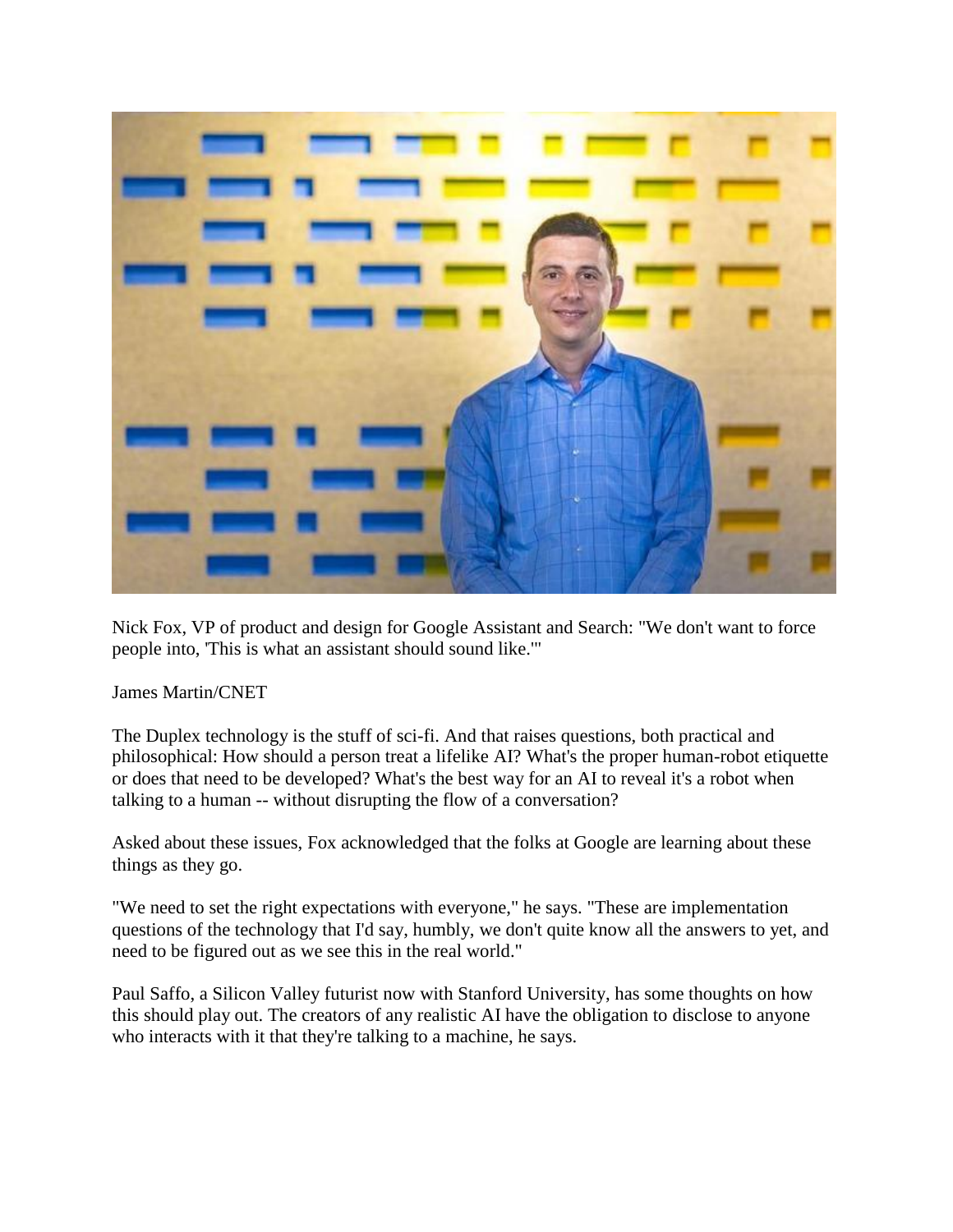But as this sort of technology becomes more widely used, he thinks people will begin to recognize the "tells" in a bot. "As our machines evolve, there's the hope that people will start to figure out if they're talking to one," Saffo says.

## **The Assistant everywhere**

While Duplex remains an experiment for now, the Assistant is getting upgrades in other areas, some as soon as today.

That includes more voice options. There are six new ones, both male and female, that all speak with an American accent. One female voice is soft and soothing. A new male voice is a little deeper with a slight rasp.

"My wife hates that one. She's like, 'Get that out of my room,'" Fox says, as he plays a male voice that booms like an anchorman. The expanded library of voices is made possible by technology called WaveNet, which dramatically reduces the time and audio samples needed by a voice actor recording each track.

The voices aren't labeled with specific names. Instead, each is designated by a color, like red, orange or green. You select the one you want by scrolling through your phone's settings. When you're connected to a Google Home, you just pick your favorite voice setting and the speaker will recognize your voice and respond with the Assistant voice of your choice.

Google also teased that it will **bring singer John Legend's voice to the Assistant**, too.

The idea, as with most of these updates, is to make the Assistant more personal. "We don't want to force people into, 'This is what an assistant should sound like," Fox says.

Another update, due this summer, is a mode called [Pretty Please](https://www.cnet.com/news/googles-pretty-please-feature-wants-to-help-you-enforce-manners/) that will require you to be polite when giving the Assistant commands. The goal is to reinforce good manners in children -- and adults, too -- by prompting them to say please and thank you.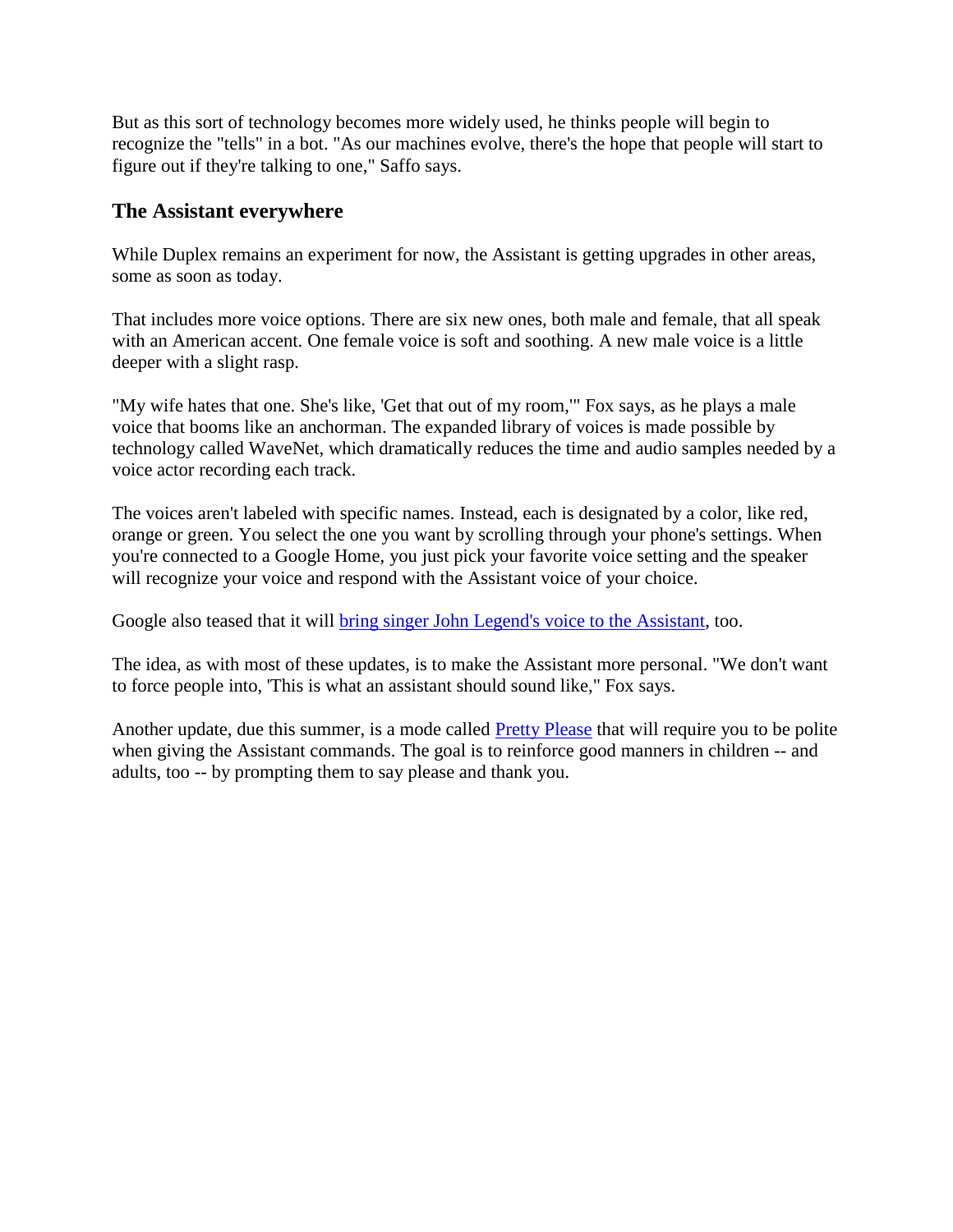

Google VP of Engineering Yossi Matias says the search giant has been working on naturalsounding voice technology "for years."

James Martin/CNET

Amazon announced a similar feature last month for a [new line of Echo Dot speakers designed for](https://www.cnet.com/news/amazon-rolls-out-alexa-for-kids-dad-jokes-reach-a-new-level/)  [kids.](https://www.cnet.com/news/amazon-rolls-out-alexa-for-kids-dad-jokes-reach-a-new-level/) The child-friendly version of Alexa offers positive reinforcement to a kid who says "please" by responding, "Thanks for asking so nicely."

While Amazon announced its version first, Google says it's been working on Pretty Please for a while. "All of this is really nascent," says Lilian Rincon, director of product management for the Assistant. "It's not surprising we'd both be grappling with these questions."

There's plenty of other new stuff: You can now [ask two questions at a time,](https://www.cnet.com/news/google-home-continued-conversation-setting-keeps-the-mic-hot/) and the Assistant will answer both in a row. (For example: How old is Kendrick Lamar and what's the name of his latest album?). You can also ask follow-up questions without saying "Hey Google" again or repeating the subject of your question. The mic will stay hot for up to 8 seconds before the window closes. Before this, the mic went inactive after you asked your question.

The Assistant can text people your ETA when you're navigating with Google Maps while driving. It will show you more visual content when you access the Assistant on your phone - things like reminders, upcoming flight information and to-do items. You'll also be able to set up a "custom routine," which triggers a set of actions right after you shut off your morning alarm.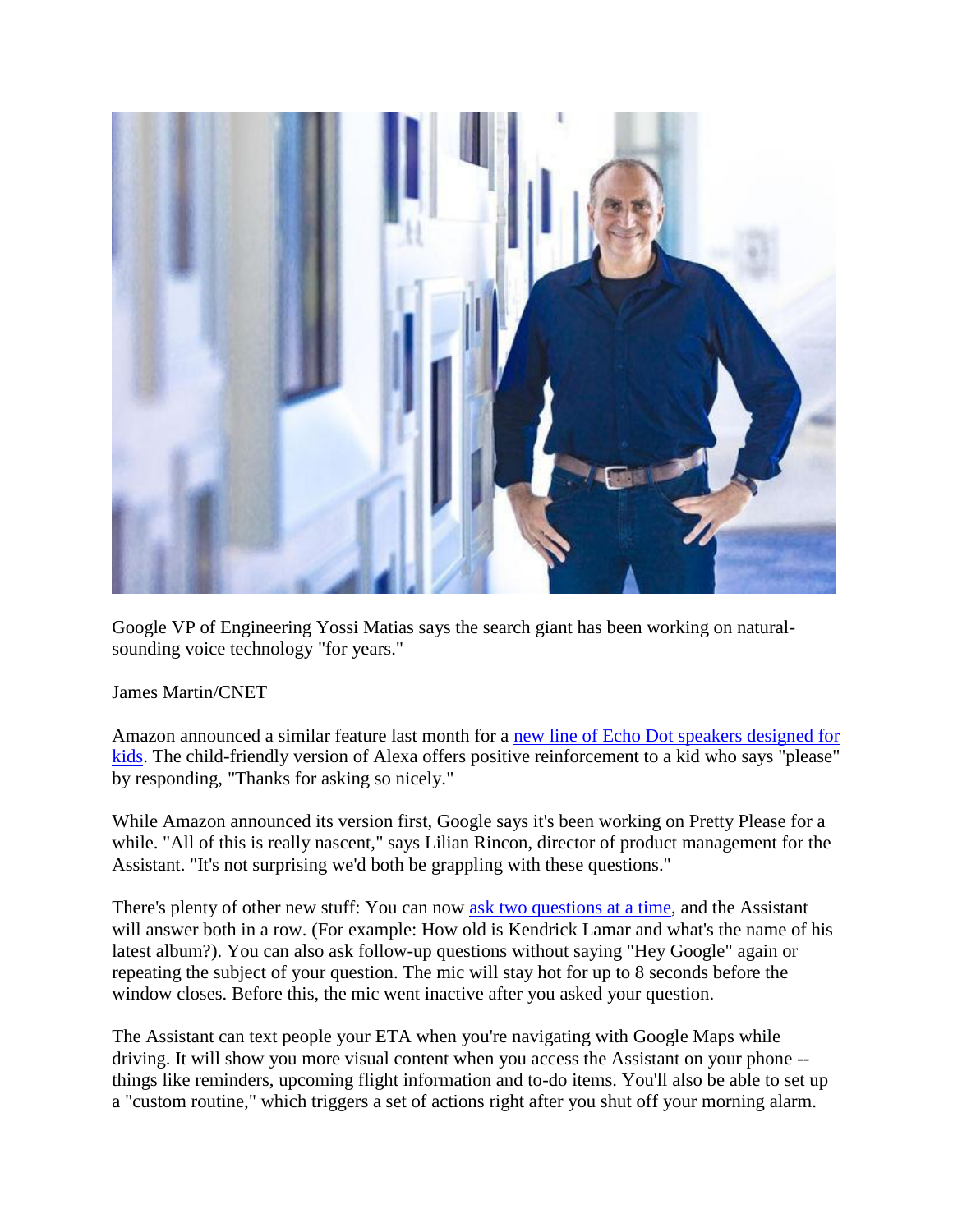That means you could automatically start your day listening to [headlines,](https://www.cnet.com/news/new-google-news-taps-ai-for-better-personalization/) a traffic update and a favorite song to pump you up.

It's all useful. But it also means the Google Assistant is getting to know you a lot more intimately.

That's worth talking about because user privacy is a major topic of discussion in tech. The data collection practices of Silicon Valley's biggest companies have been under extra scrutiny in the weeks since [Facebook's scandal with Cambridge Analytica](https://www.cnet.com/news/facebook-cambridge-analytica-data-mining-and-trump-what-you-need-to-know/) began in March. The digital consultancy got access to personal information from up to 87 million Facebook users without their knowledge. The scandal has [raised questions about how tech giants secure your data and](https://www.cnet.com/news/after-zuckerberg-hearings-congress-broadens-focus-to-google-twitter/)  [how they make money.](https://www.cnet.com/news/after-zuckerberg-hearings-congress-broadens-focus-to-google-twitter/) For the most part, Google, Facebook and others rely on troves of personal information they've collected about your likes, dislikes, shopping preferences, lifestyle and more to allow marketers to target specific ads to you.

Google made \$95.4 billion in ad sales last year, while Facebook made most of its \$40 billion in 2017 sales from ads.

"Our principles here have always been to give users control over that information," Fox says. "The last few weeks have underlined that this is incredibly important. But we've always known it's important. It's healthy for us to get that reinforcement."

Assistant queries, he says, are treated exactly the same way as regular search queries, and have all the same user settings. That means you can clear your search history, but that may affect which ads come your way.

All that segues into the real reason we're talking about the Assistant. As Pichai noted back in 2016, it's the next evolution of Google search, with people spending less time with their desktop computers and more time with their phones and other internet-connected things, such as smart speakers and cars.

"Done correctly, it will save time for people and generate a lot of value for businesses," Pichai said on stage.

As my interview comes to a close, I ask Fox if he thinks the Assistant is Google's most important project right now.

He pauses for 13 seconds before answering.

"The Assistant is a critical effort for Google," Fox says. "It's something really important to get right."

*This article originally appeared on [CNET](https://www.cnet.com/features/google-assistant-duplex-at-io-could-become-the-most-lifelike-ai-voice-assistant-yet/) and was first published May 8, 10:40 a.m. PT.*